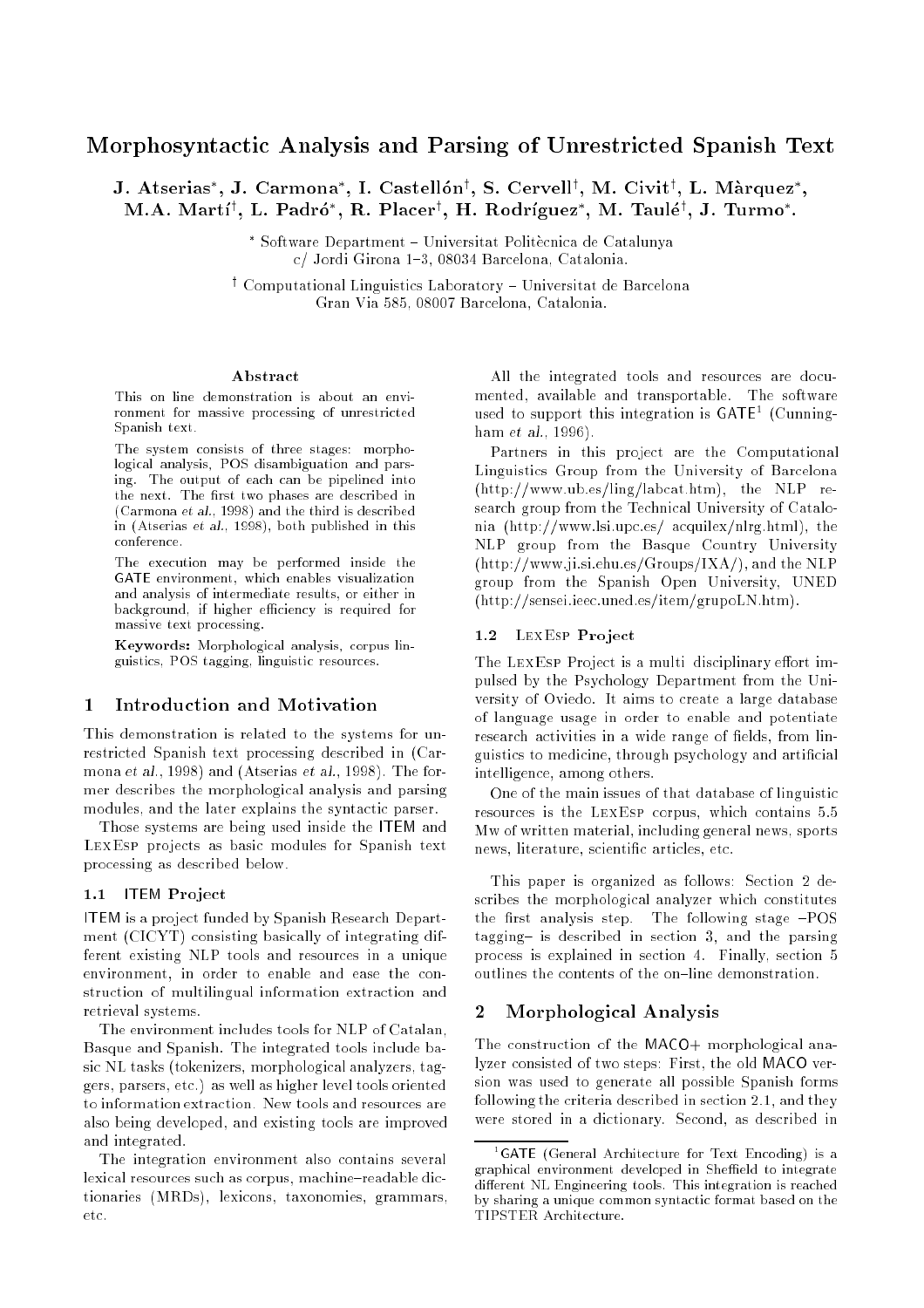section 2.2, an efficient look-up procedure and other specific modules were written to exploit the data.

## 2.1 Form Generation Linguistic Model

Linguistic knowledge is organized in root classes and in
ectional paradigms. Roots are classied in terms of the in
ectional paradigms they accept. Words are considered orthographically. In this sense, linguistic regular forms as 'cazar/caces', 'apagar/apague' has been considered as having two roots: 'caz/cac' and 'apag/apagu'. For each kind of ortographical irregularity there is an inflectional paradigm and a class of roots.

The set of roots was collected from MRDs and corpora and semi-automatically assigned to a root class. All the inflected forms corresponding to the stored roots were generated by exhaustively applying the in flectional rules. Overgeneration was avoided, thus, all generated forms are correct forms in Spanish.

Derivational processes allow to reduce significantly the number of roots, but derivation implies many dif ficulties in the lemma assignment, for this reason we have dealed only with inflection.

In order to complete and refine the obtained set of forms, the root set is periodically enlarged with new roots. Current dictionary contains over 800,000 forms corresponding to some 90,000 lemmas. For more details on the linguistic model see (Carmona et al., 1998).

## 2.2 Architecture of MACO+

The architecture of the morphological analyzer is a modular pipeline of specialized recognizers. Modules can be activated or deactivated for each particular analysis. The existing modules recognize each of the following items: simple date patterns, abbreviations, proper nouns, compounds, numbers, punctuation, words and *cliticos* (suffixed pronouns). The word module is the real analyzer, while the others are specific heuristics to identify the listed special items. Obviously, heuristics in each module can be improved independently.

The implementation of MACO+ is UNIX-perl based. This makes it easily transportable and overcomes the first flaw of the first version.

The second drawback was overcome by using all the roots and inflectional paradigms to generate all possible forms. The forms were stored in a dictionary and the word analysis critical module is implemented as a dictionary look-up procedure using sophisticated caching and indexing techniques. In addition, this module is able to auto-congure in order to best exploit the particular hardware it is running on. See (Carmona et al., 1998) for details.

## 2.3 Results

MACO+ has been tested on a fresh unrestricted corpus of 100,000 words. For each word, all possible interpretations are obtained. Each interpretation contains the lemma and a PAROLE compliant morphological tag

describing information such as category, subcategory, gender, number, person, mode, etc.

Working with all modules, the current version of the analyzer has a speed of over 600 words/second on a SUN Ultra Sparc architecture, and over 200 words/second running under Linux on a Pentium-120 processor. Previous figures include input/output processing time.

The resulting coverage is about 99.5%, on the 5.5Mw LexEsp corpus. The analyzed corpus presents a 39.26% of ambiguous words and an average ambiguity ratio of 2.63 tags/word for ambiguoug words, 1.64 overall. The estimated recall (words that have the correct tag among those proposed) is 99.3%.

# 3 Morphosyntactic Disambiguation

The results produced by the morphological analyzer described so far can be pipelined into a morphological disambiguator-POS tagger-to obtain the appropriate reading in the given context.

In the framework of the ITEM and LEXESP projects, two different POS taggers are being used to annotate a Spanish corpus of over 5Mw. First, a decision{ tree based tagger (Màrquez & Rodríguez, 1997), which learns a language model from a tagged corpus, as well as prediction rules for the possible readings for words not found in the dictionary. Second, a relaxation labelling based tagger (Padró, 1996), which can use and combine information from different sources  $(n{-}gram,$ decision trees, manually written, etc.) provided it is put in the form of context constraints.

In addition, it is being studied whether it is possible to take advantage of their collaboration to produce better disambiguation, and use it to enlarge the training corpora keeping the noise to a minimum.

# 4 Syntactic Parsing

This section describes the TACAT parser as well as a proposal of general grammar for Spanish.

The main goal of TACAT is to provide a way of obtaining, at a moderate human labour cost, large amounts of bracketted and parsed corpora, both general and domain specific. The goal of the grammar is to get groups of the main constituents of sentences in Spanish.

# 4.1 The Parser

TACAT is a tool for syntactically analysing tagged corpora. This parser allows partial parsing, several parsings steps and parse tree structure modification. The system uses a bottom up chart parser with the following characteristics:

1. Handling lambda productions in a special way: the empty productions are not stored as rules. Instead, the head symbol of this rules is marked as nullifyable in order to avoid its unnecessary trigging. So, the composition-edge chart method has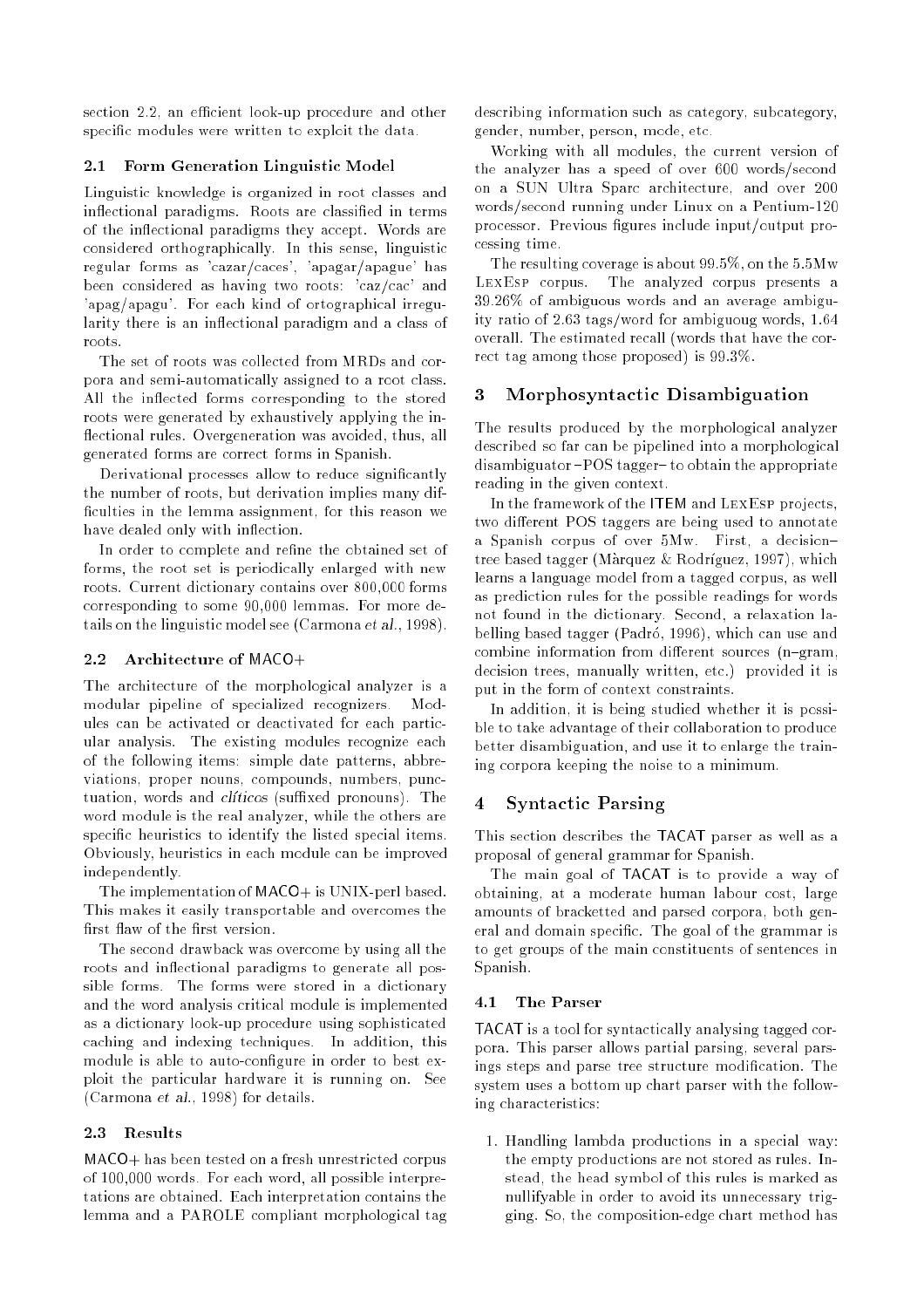been modified to add as a fact a nullifyable symbol when it is needed for the application of another rule. To avoid the problem of nullifyable categories at the beginning of the right hand side of the rule, when a new fact (inactive edge) is added, an index (that is build when the grammar is loaded) triggers the rules which have this fact as the first non nullifyable symbol. This increases the parsing speed.

- 2. The Input: The texts to be analysed must be previously POS tagged The tagset used for tagging can be freely defined by the user (the input corpus has to be previously tagged according to this tagset). But not only tagged corpora can be used as input, also a partially or fully parsed corpora can be used as input. The system also handles incomplete analyses. So the TACAT parser can proceed with a grammar selected by the user, and the process can imply the performance of several parsing steps. Each one using as input the result of the previous step for obtaining a more precise analysis.
- 3. Modifying the tree structure: Our aim is to allow linguists to write a more human-readable grammars but keeping as much as posible the right structure of the parse tree. To avoid some of the problems that arise when using CFG we modify on the fly the structure on the parse tree according to the following directives.
	- The Flat Categories will not appear in the output if the immediately category above is the same.
	- The Hidden Categories will not appear in the output analysed.
	- The Group Categories will appear in the output analysed only if they are the top node in the analysis tree.
	- The Notop Categories will appear in the output analysed only if they are not the top node in the analysis tree.
- 4. Choosing the best parse-tree: When there are some complete analysis for the whole sentence we first we choose randomly (as we don't know the grammar's initial category) an inactive edge and then the Heuristic for choosing the best analysis is to get the shortest rule that can be applied to obtaining this inactive edge in each step.
- 5. Partial Parsing: When there is no complete analysis for the whole sentence we proceed from left to right choosing the longest inactive edge and then use the heuristic for the complete analysis.

TACAT, implemented on C++, has been integrated inside GATE as part of the ITEM's integration task.

## 4.2 Spanish Grammar

Three grammars have been developed and its succesive applications produce analysis increasingly refined.

The first grammar (G1)<sup>-</sup> has 581 rules and operates with morphological categories of Parole specification, whereby the first process consists in grouping these categories (a total of 339) in morphosyntactic ones (44). G1 recognizes simple groups as nominal, prepositional and adjective phrases, periphrastic verbs and lexical coordination. The input of G1 is a tagged corpus and the output is a bracket corpus indicating the longest interpretation.

The second grammar developed, G2 (537 rules), is practically equivalent to G1 but its analysis is more strict. This grammar works with morphological information in the syntactic level because it checks the number's concordance of nominal and adjective phrases. G2 also solves the coordination of some nominal and verbal phrases. The outputs of G2 and G1 are the input of G3.

The third grammar  $(G3)$  has been defined depending of text type (genre). We have also developed an extension (G3pir) to parse the Pirapides Corpus<sup>-</sup>, it determines the boundaries of verbal phrases and sentences. Now we are working in the extension (G3lex) to parse the LexEsp corpus.

#### $\mathbf{5}$ **Demonstration Content**

The on-line demonstration will show the performance of the system in two different working environments:

- Inside the GATE environment, using its powerful visualization capabilities. Figure 1 shows the pipeline of the three modules inside GATE. GATE enables to redirect the output of any module to the input of any other -provided the kinds of information they use are compatible-. This allows great processing flexibility to easily build high level NL processes.
- In background mode, to demonstrate the system speed in massive processing when no visualization is required. The background mode runs as a UNIX pipeline, with no user interface, oriented to the background processing of massive text.

In both cases, all three stages of the system  $=$ morphological analyzer, POS tagger and parser{ will be demonstrated separately, showing their intermadiate results. A visualization of those intermediate results is shown in the following figures: Figure 2

<sup>2</sup> G1 is an augmented version of the grammar developed in (Climent, 1997).

<sup>3</sup> In Pirapides project we are developing a verbal lexicon that will be applied in the syntactic and semantic anotation of corpora. Pirapides is a Linguistic Project of the Computational Linguistics Laboratory, which includes a corpus with 4006 sentences created in Computational Linguistic Laboratory (UB).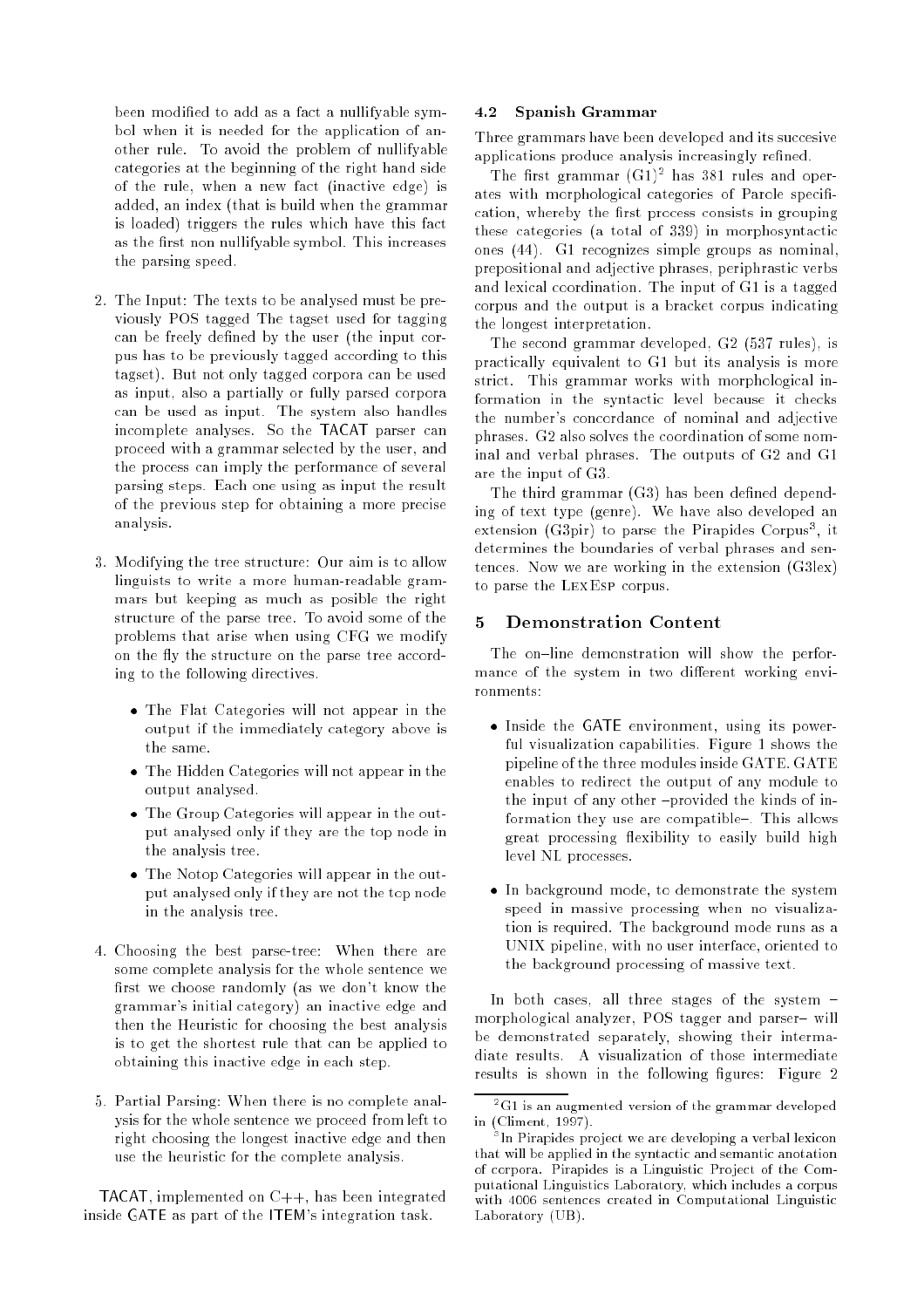

Figure 1: A pipelined system built inside GATE

shows the morphological analyzer output for a simple sentence, figure 3 shows the relaxation labelling based disambiguation on the MACO+ output for the same sentence, and figure f-tacat shows a partial parsing produced using grammar  $G2$ , which identifies  $-i$ n this example noun phrases, verb phrases and prepositional phrases.

Sample results from morphological analysis are shown in figure 2, the disambiguation results after POS tagging can be found in figure 3, and the tree resulting from the parsing process appears in figure 4.

#### **Acknowledgments** 6

This research has been partially funded by the Spanish Research Department (CICYT's ITEM project TIC96{  $1243{\text -}C03{\text -}02$ , by the EU Commission (EuroWordNet LE4003) and by the Catalan Research Department (CIRIT's quality research group 1995SGR 00566).

### References

- Acebo, S.; Ageno, A.; Climent, S.; Farreres, X.; Padró, L.; Ribas, F.; Rodríguez, H. & Soler, O. (1994). MACO: Morphological Analyzer Corpus-Oriented. ESPRIT BRA-7315 Acquilex II, Working Paper #31.
- Atserias J: Castellón I & Civit M. (1998). Syntactic Parsing of Unrestricted Spanish Text. In Proceedings of 1st International Conference on Language Resources and Evaluation, LREC'98. Granada, Spain.
- Cardie, C. (1994). Domain Specic Know ledge Acquisition for Conceptual Sentence Analysis. PhD Thesis, University of Massachusets, Amherst, MA.
- Carmona J.; Cervell S.; Marquez L.; Mart M.A.; Padro L.; Placer R.; Rodrguez H.; Taule M. & Turmo J. (1998). An Environment for Morphosyntactic Processing of Unrestricted Spanish

Text. In Proceedings of 1st International Conference on Language Resources and Evaluation, LREC'98. Granada, Spain.

- Climent, S. (1997) CHAOS (Chunk Analyser of Spanish). Report UB-LG.1997-1 Secci de Lingstica General, Universitat de Barcelona.
- Cunningham, H.; Wilks, Y. & Gaizauskas, R. (1996). GATE - a General Architecture for Text Engineering. In Proceedings of 16th International Conference on Computational Linguistics, COLING '96. Copenhagen, Denmark.
- Daelemans, W.; Zavrel, J.; Berck, P. & Gillis, S. (1996). MTB: A Memory  $M$  Memory  $B$  Memory  $B$  and  $B$ Tagger Generator. In Proceedings of 4th Workshop on Very Large Corpora, Copenhagen.
- Elworthy, D. (1993). Part-of-Speech and Phrasal Tagging. Technical Report, ESPRIT BRA-7315 Acquilex II, WP  $#10$ .
- Karlsson, F.; Voutilainen, A.; Heikkila, J. & Heikkila, J. & Heikkila, J. & Heikkila, J. & Heikkila, J. & Heik Anttila, A. (1995). Constraint Grammar. A Language-Independent System for Parsing Unrestricted Text. Mouton de Gruyter.
- Larrosa, J. & Meseguer, P. (1995) Constraint Satisfaction as Global Optimization. In Proceedings of 14th International Joint Conference on Artificial Intelligence, IJCAI '95.
- Magerman, M. (1996). Learning Grammatical Structure Using Statistical Decision-Trees. In Proceedings of the 3rd International Colloquium on Grammatical Inference, ICGI '96. Lecture Notes in Artificial Intelligence 1147.
- Màrquez, L. & Padró, L. (1997). A Flexible POS Tagger Using an Automatically Acquired Language Model. In Proceedings of the 35th Annual Meeting of the Association for Computational Linguistics, E/ACL '97. Madrid, Spain.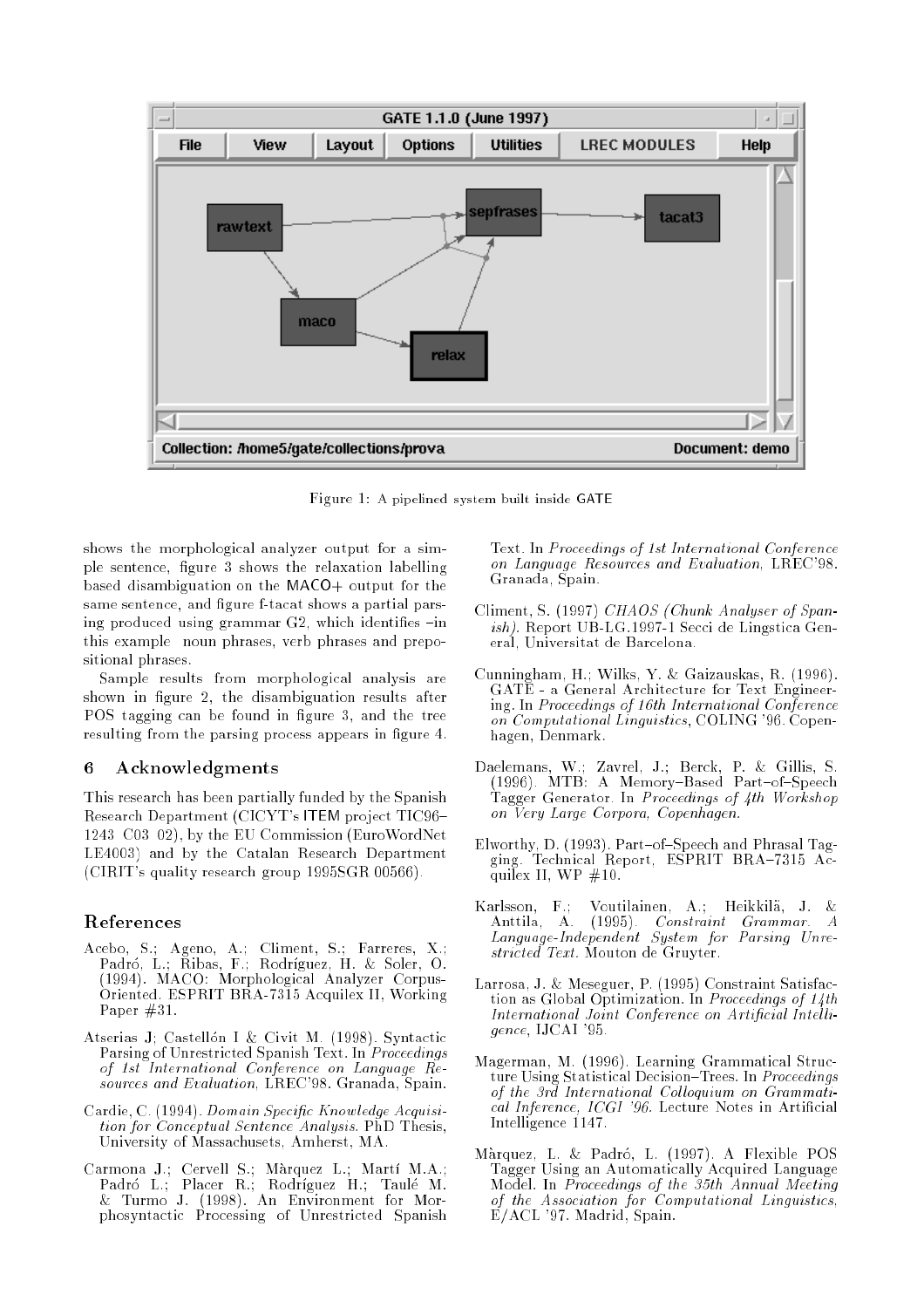| $-1$       |                |                 |                 |                                              |  |                                           |
|------------|----------------|-----------------|-----------------|----------------------------------------------|--|-------------------------------------------|
| ID         | TYPE           | <b>START</b>    | END             | <b>ATTRIBUTES</b>                            |  |                                           |
| 134        | morfo          | 0               | 2               | (root:yo) (mask:B3000) (parole:PP1CS000)     |  |                                           |
| 136        | morfo          | 3               |                 | (root:bajar) (mask:6200030) (parole:VMIP1S0) |  |                                           |
| 137        | morfo          |                 |                 | (root:bajo) (mask:000) (parole:NCMS000)      |  |                                           |
| 138        | morfo          |                 |                 | (root:bajo) (mask:100) (parole:AQOMSOO)      |  | <b>Text of demo</b>                       |
| 139        | morfo          | 3               |                 | (root:bajo) (mask:A1) (parole:SPS00)         |  | Yo bajo con el hombre                     |
| 141        | morfo          | 8               | 11              | (root:con) (mask:A1) (parole:SPS00)          |  | bajo a <b>coear</b> el bajo               |
| 143        | morfo          | 12              | 14              | (root:el) (mask:800) (parole:TDMS0)          |  | bajo la escalera.                         |
| 145        | morfo          | 15              | 21              | (root:hombre) (mask:E2) (parole:I)           |  |                                           |
| 146        | morfo          | 15              | 21              | (root:hombre) (mask:000) (parole:NCMS000)    |  |                                           |
| 148        | morfo          | 22              | 26              | (root:bajar) (mask:6200030) (parole:VMIP1S0) |  |                                           |
| 149        | morfo          | 22              | 26              | (root:bajo) (mask:000) (parole:NCMS000)      |  |                                           |
| 150        | morfo          | 22              | 26              | (root:bajo) (mask:100) (parole:AQOMSOO)      |  |                                           |
| 151        | morfo          | 22              | 26              | (root:bajo) (mask:A1) (parole:SPS00)         |  |                                           |
| 153        | morfo          | 27              | 28              | (root:a) (mask:A1) (parole:SPS00)            |  |                                           |
| 155        | morfo          | 29              | $\overline{34}$ | (root:tocar) (mask:6223503) (parole:VMN0000) |  |                                           |
| 157        | morfo          | $\overline{35}$ | $\overline{37}$ | (root:el) (mask:800) (parole:TDMS0)          |  |                                           |
| 159        | morfo          | 38              | 42              | (root:bajar) (mask:6200030) (parole:VMIP1S0) |  |                                           |
| 160        | morfo          | 38              | 42              | (root:baio) (mask:000) (parole:NCMS000)      |  |                                           |
| 161        | morfo          | 38              | 42              | (root:bajo) (mask:100) (parole:AQOMSOO)      |  | <b>View Annotations</b><br><b>Dismiss</b> |
| 162        | morfo          | 38              | 42              | (root:bajo) (mask:A1) (parole:SPS00)         |  |                                           |
| 164        | morfo          | 43              | 47              | (root:bajar) (mask:6200030) (parole:VMIP1S0) |  |                                           |
| 165        | morfo          | 43              | 47              | (root:bajo) (mask:000) (parole:NCMS000)      |  |                                           |
| 166        | morfo          | 43              | 47              | (root:bajo) (mask:100) (parole:AQOMSOO)      |  |                                           |
| 167        | morfo          | 43              | 47              | (root:bajo) (mask:A1) (parole:SPS00)         |  |                                           |
| 169        | morfo          | 48              | 50              | (root:la) (mask:810) (parole:TDFS0)          |  |                                           |
| 170        | morfo          | 48              | 50              | (root:ella) (mask:B1020) (parole:PP3FS000)   |  |                                           |
| 171<br>173 | morfo<br>morfo | 48              | 50              | (root:la) (mask:000) (parole:NCMS000)        |  |                                           |
| 175        |                | 51<br>59        | 59<br>60        | (root:escalera) (mask:010) (parole:NCFS000)  |  |                                           |
|            | morfo          |                 |                 | $(root:.)$ (mask:E1) (parole:Fp)             |  |                                           |
|            |                |                 |                 |                                              |  |                                           |
|            |                |                 |                 |                                              |  |                                           |
|            |                |                 |                 | <b>Dismiss</b>                               |  |                                           |

Figure 2: Morphological analyzer results

- Màrquez, L. & Rodríguez, H. (1997). Automatically Acquiring a Language Model for POS Tagging Using Decision Trees. In Proceedings of the Second Conference on Recent Advances in Natural Language Processing, RANLP '97. Tzigov Chark, Bulgaria.
- Marquez, L. & Rodrguez, H. (1998). Part-of-Speech Tagging Using Decision Trees. In Proceedings of the 10th European Conference on Machine Learning, ECML'98. Chemnitz, Germany.
- McCarthy, J. & Lehnert, W. (1997). Using Decision Trees for Coreference Resolution. In Proceedings of 14th International Joint Conference on Artificial Intelligence, IJCAI '95.
- Mooney, R. (1996). Comparative Experiments on Disambiguating Word Senses: An Illustration of the Role of Bias in Machine Learning. In Proceedings of Conference on Empirical Methods in NLP, EMNLP '96.
- Padró, L. (1996). POS Tagging Using Relaxation Labelling. In Proceedings of 16th International Conference on Computational Linguistics, COLING '96. Copenhagen, Denmark.
- Padró, L. (1998). A Hybrid Environment for Syntax-Semantic Tagging. PhD Thesis. Dept. Llenguatges i Sistemes Informatics. Universitat Politecnica de Catalunya. Barcelona.
- Pelillo, M. & Refice, M. (1994). Learning Compatibility Coefficients for Relaxation Labeling Processes. In IEEE Transactions on Pattern Analysis and Ma $chine$  Intelligence, Vol.16, n.9.
- Quinlan, J.R. (1993). C4.5: Programs for Machine Learning. Morgan Kaufmann. San Mateo, CA.
- Rosenfeld, R.; Hummel, R. & Zucker, S. (1976). Scene labelling by relaxation operations. In IEEE Transactions on Systems, Man and Cybernetics, Vol.6, n.6.
- Schmid, H. (1994). Probabilistic Part-of-Speech Tagging Using Decision Trees. In Proceedings of the Conference on New Methods in Language Processing. Manchester, UK.
- Southwell, R. (1940). Relaxation Methods in Engineering Science. Clarendon.
- Voutilainen, A. & Padró, L. (1997). Developing a Hybrid NP parser. In Proceedings 5th ACL Conference on Applied Natural Language Processing, ANLP '97, Washington DC.
- Waltz, D. (1975). Understanding line drawings of scenes with shadows. Psycology of Computer Vision. P. Winston, New York: McGraw-Hill.